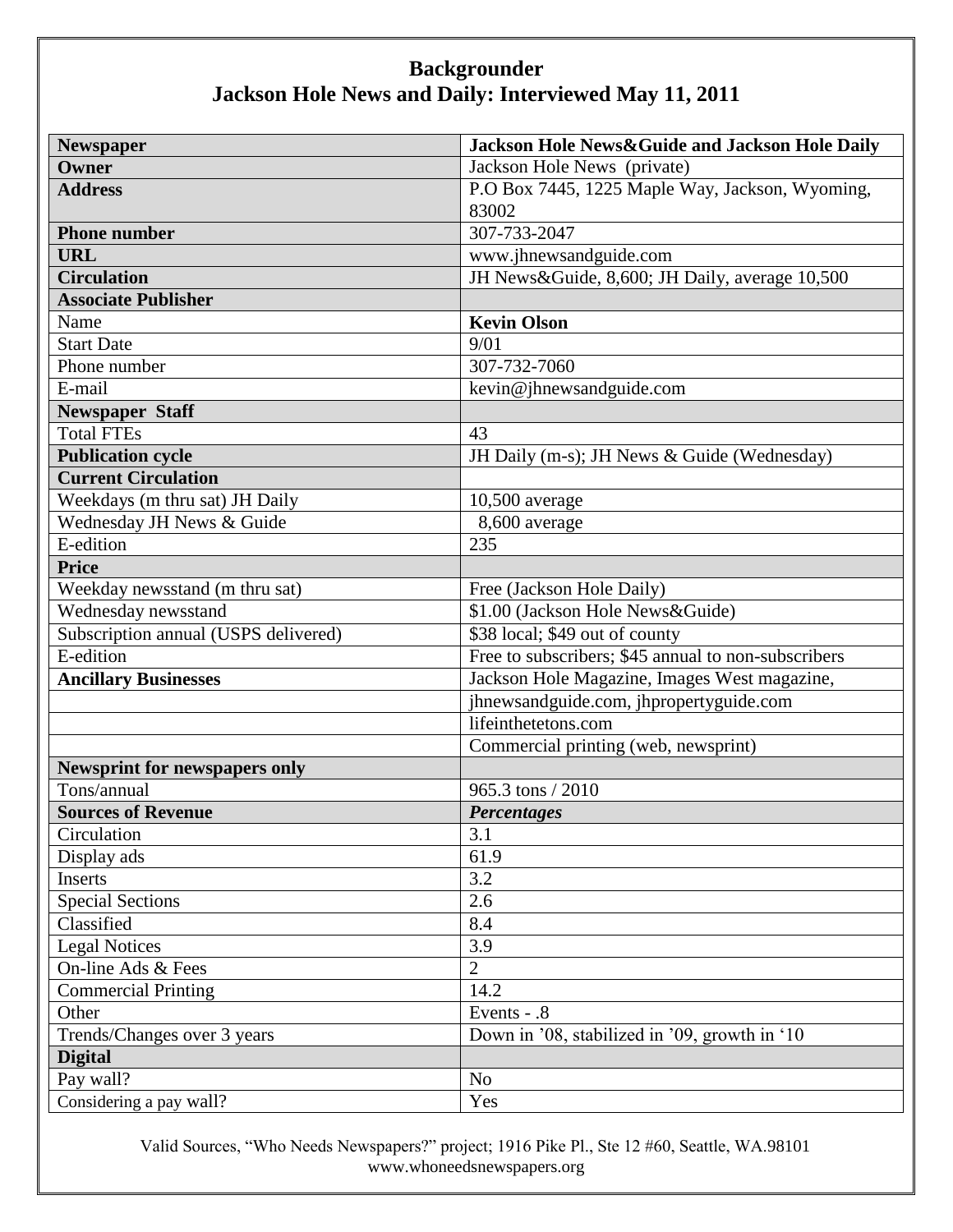| <b>Advertising</b>                                                                                         |                                                     |
|------------------------------------------------------------------------------------------------------------|-----------------------------------------------------|
| Is your advertising staff able to provide competitive                                                      | Yes                                                 |
| digital services to merchants?                                                                             |                                                     |
| Do you use "real time" ads?                                                                                | N <sub>o</sub>                                      |
| Does your advertising department sell "digital services"                                                   | N <sub>o</sub>                                      |
| such as helping merchants with website production?                                                         |                                                     |
| Does your ad department sell electronic coupons or other                                                   | N <sub>o</sub>                                      |
| modern digital products?<br>Other?                                                                         |                                                     |
|                                                                                                            | N <sub>o</sub>                                      |
| Do you generate revenue in partnership with outside<br>digital vendors such as Yahoo? If so, who are they? |                                                     |
| <b>Co-Editor</b>                                                                                           |                                                     |
| Name                                                                                                       | <b>Thomas Dewell</b>                                |
| Start date                                                                                                 | 1992                                                |
|                                                                                                            | 307-732-7078                                        |
| Phone number                                                                                               |                                                     |
| E-mail                                                                                                     | tdewell@jhnewsandguide.com                          |
| <b>News Staff</b>                                                                                          |                                                     |
| <b>Total FTE</b>                                                                                           | 13 fulltime (News & Guide); 2 part-time, 1 intern   |
| Reporters                                                                                                  | 5-6 people                                          |
| Editors                                                                                                    | 2 co-editors                                        |
| Photo                                                                                                      | 2 photographers; 1 summer-job                       |
| Web Editor                                                                                                 |                                                     |
| <b>Bureaus</b>                                                                                             | Cheyenne as needed.                                 |
| Coverage                                                                                                   | More than 50% of their time                         |
| Local government                                                                                           | Yes                                                 |
| Courts                                                                                                     | Yes                                                 |
| Public safety                                                                                              | Yes                                                 |
| County government                                                                                          | Yes                                                 |
| <b>School Board</b>                                                                                        | Yes                                                 |
| <b>Business</b>                                                                                            | Assigned as needed Business page - "A" section news |
| <b>Sports</b>                                                                                              | 1 sports editor                                     |
| Entertainment & arts                                                                                       | Adding one in June 2011                             |
| Environment                                                                                                | 1 (environment $&$ public lands)                    |
| Health care                                                                                                | Assigned beat                                       |
| Do you assess online news content?                                                                         | N <sub>o</sub>                                      |
| Digital News Manager (job title)                                                                           | None; Co-editors multi task as needed.              |
| Capabilities                                                                                               |                                                     |
| Web platform software?                                                                                     |                                                     |
| Content management system: software?                                                                       |                                                     |
| Do your organization staff members write code?                                                             |                                                     |
| Number of coders?                                                                                          |                                                     |
| Zero? How out-sourced?                                                                                     |                                                     |
| Out-sourced, off the shelf or with vendors?                                                                |                                                     |
| Proprietary or open-source code? Why?                                                                      | Proprietary; Local web developer                    |
| Flexibility & response time                                                                                | Some flexibility                                    |
| Digital Tools utilized                                                                                     |                                                     |

Valid Sources, "Who Needs Newspapers?" project; 1916 Pike Pl., Ste 12 #60, Seattle, WA.98101 www.whoneedsnewspapers.org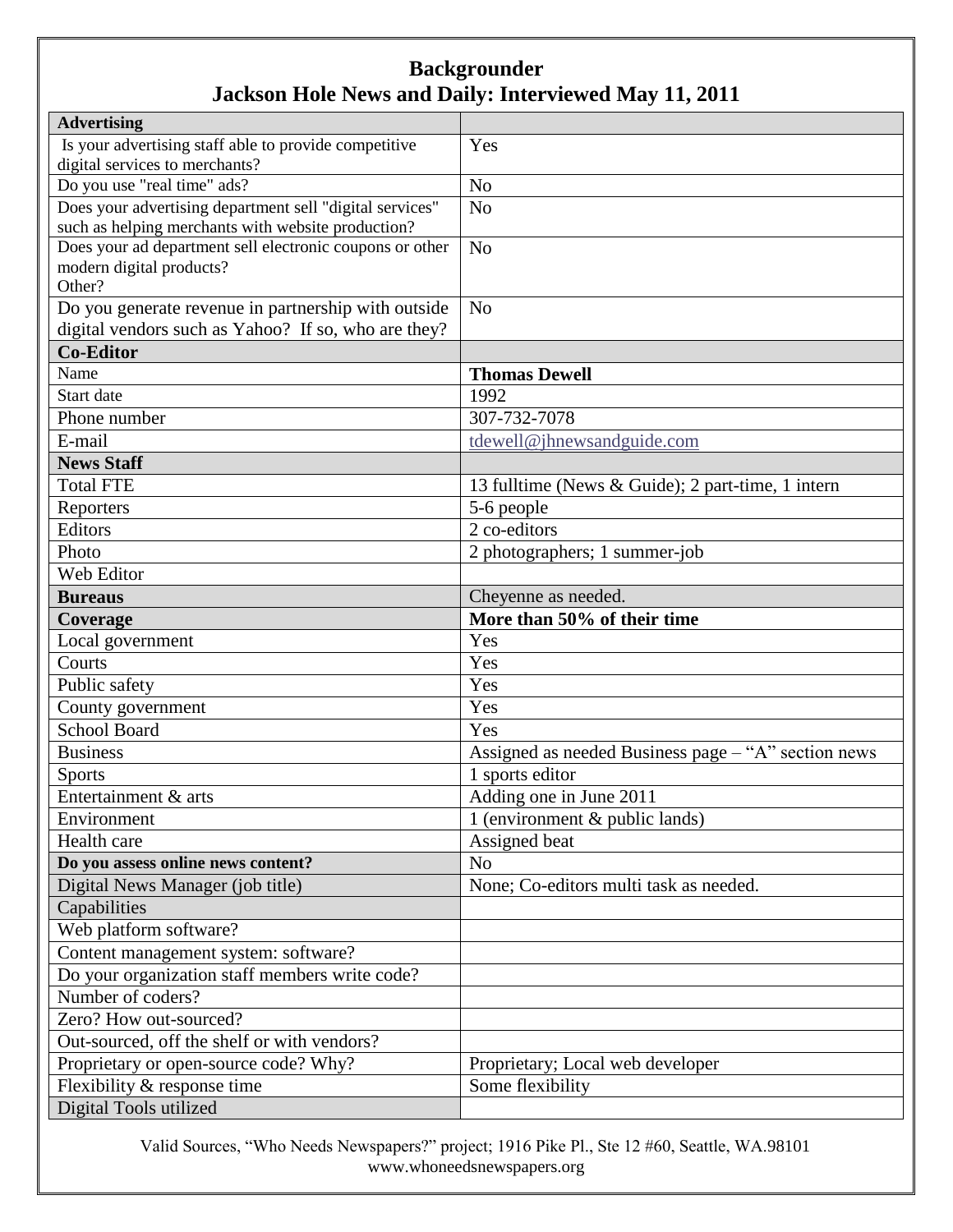| N <sub>o</sub><br>Crowd sourcing?<br>Data visualization?<br>N <sub>o</sub><br>Investigative reporting?<br>N <sub>o</sub><br>Documentary video?<br>N <sub>o</sub><br>Any other kinds of digital tools being used? If so,<br>Multi-media slide shows<br>what?<br>Social Media |
|-----------------------------------------------------------------------------------------------------------------------------------------------------------------------------------------------------------------------------------------------------------------------------|
|                                                                                                                                                                                                                                                                             |
|                                                                                                                                                                                                                                                                             |
|                                                                                                                                                                                                                                                                             |
|                                                                                                                                                                                                                                                                             |
|                                                                                                                                                                                                                                                                             |
|                                                                                                                                                                                                                                                                             |
|                                                                                                                                                                                                                                                                             |
| Cite social media used:<br>Facebook # Friends? $-1,400$                                                                                                                                                                                                                     |
| Twitter                                                                                                                                                                                                                                                                     |
| Etc.                                                                                                                                                                                                                                                                        |
| To what extent is your newspaper connected to<br>FB used as promotions for newspaper content                                                                                                                                                                                |
| people through social media?                                                                                                                                                                                                                                                |
| What is the overall organizational commitment to                                                                                                                                                                                                                            |
| collecting, creating, shaping and delivering all your                                                                                                                                                                                                                       |
| news/information products through these digital                                                                                                                                                                                                                             |
| channels?                                                                                                                                                                                                                                                                   |
| Advertising                                                                                                                                                                                                                                                                 |
| Is your advertising staff able to provide competitive<br>Create display ad graphics.                                                                                                                                                                                        |
| digital services to merchants?                                                                                                                                                                                                                                              |
| Do you sell "real time" ads?                                                                                                                                                                                                                                                |
| Does your advertising department sell "digital                                                                                                                                                                                                                              |
| services" such as helping merchants with website                                                                                                                                                                                                                            |
| production?                                                                                                                                                                                                                                                                 |
| Does your ad department sell electronic coupons or                                                                                                                                                                                                                          |
| other modern digital products? Which ones?                                                                                                                                                                                                                                  |
| How do you assess your digital news/information<br>Assessment                                                                                                                                                                                                               |
| products?                                                                                                                                                                                                                                                                   |
| Number of Page-views/month?<br>183,600                                                                                                                                                                                                                                      |
| Number of Monthly uniques?<br>49,300                                                                                                                                                                                                                                        |
| Revenue/month?                                                                                                                                                                                                                                                              |
| Cite other metrics you use?<br>Time on site; # page views; Click throughs.                                                                                                                                                                                                  |
| Do you assess news content?                                                                                                                                                                                                                                                 |
| Most e-mailed stories?<br>Log most viewed stories                                                                                                                                                                                                                           |
| Number of sources?                                                                                                                                                                                                                                                          |
| Writing or visual journalism impact?                                                                                                                                                                                                                                        |
| Other?                                                                                                                                                                                                                                                                      |
| How is data shared with news staff?                                                                                                                                                                                                                                         |
| Editing                                                                                                                                                                                                                                                                     |
| How are web stories edited? Are there different                                                                                                                                                                                                                             |
| procedures (layers of editing) for web vs. print                                                                                                                                                                                                                            |
| products?                                                                                                                                                                                                                                                                   |
| Do you use AP Style in your digital news products?                                                                                                                                                                                                                          |
| Revenue                                                                                                                                                                                                                                                                     |
| N <sub>o</sub><br>Do you generate revenue in partnership with outside                                                                                                                                                                                                       |
| digital vendors such as Yahoo? If so, who are they?                                                                                                                                                                                                                         |

Valid Sources, "Who Needs Newspapers?" project; 1916 Pike Pl., Ste 12 #60, Seattle, WA.98101 www.whoneedsnewspapers.org